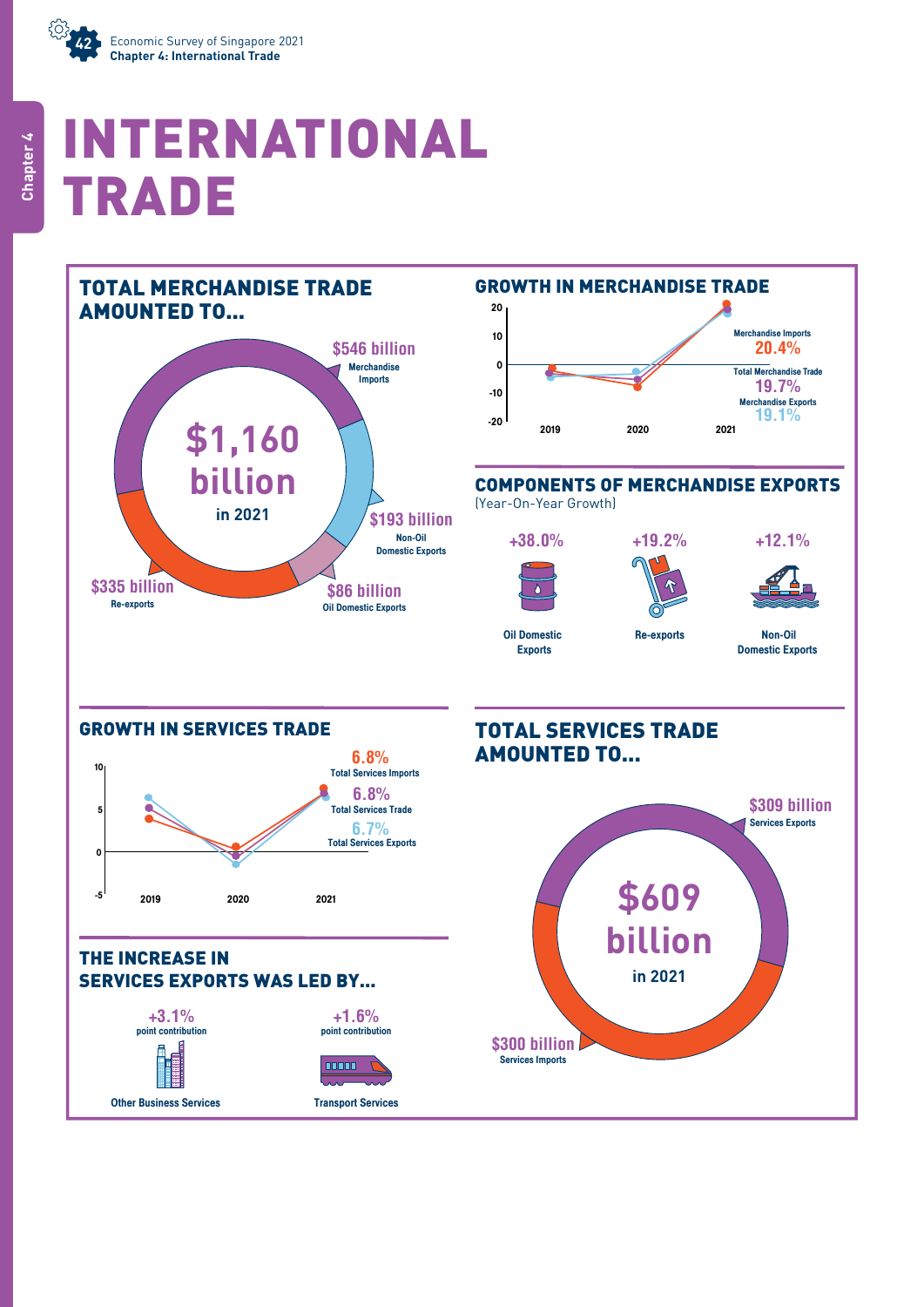# **OVERVIEW**

Singapore's total merchandise trade expanded by 28.8 per cent year-on-year in the fourth quarter of 2021, faster than the 19.0 per cent growth registered in the preceding quarter. At the same time, total services trade increased by 10.6 per cent year-on-year in the fourth quarter, extending the 11.5 per cent growth in the third quarter.

For the whole of 2021, Singapore's total merchandise trade rose by 19.7 per cent to reach \$1.2 trillion, compared to the \$969 billion in 2020. Oil trade expanded by 43.6 per cent amidst higher oil prices compared to a year ago, while non-oil trade grew by 15.9 per cent. Merchandise exports and imports increased by 19.1 per cent and 20.4 per cent respectively.

Overall services trade rose by 6.8 per cent to \$609 billion in 2021, from \$571 billion in 2020. Services exports and imports increased by 6.7 per cent and 6.8 per cent respectively in 2021.

## MERCHANDISE TRADE

#### **Merchandise Exports**

Total merchandise exports expanded by 26.9 per cent year-on-year in the fourth quarter, faster than the 17.4 per cent increase in the preceding quarter (Exhibit 4.1). The expansion in total merchandise exports was due to both domestic exports and re-exports. Domestic exports grew by 34.8 per cent in the fourth quarter, up from the 18.8 per cent increase in the third quarter. Meanwhile, re-exports rose by 21.1 per cent, faster than the 16.2 per cent increase in the previous quarter.

#### **Exhibit 4.1: Growth Rates of Total Merchandise Trade, Merchandise Exports and Merchandise Imports (In Nominal Terms)**

|                                                    | 2020    | 2021    |       |      |           |      |
|----------------------------------------------------|---------|---------|-------|------|-----------|------|
|                                                    |         | ı       | П     | Ш    | <b>IV</b> | 2021 |
| <b>Total</b><br><b>Merchandise</b><br><b>Trade</b> | $-5.2$  | 4.9     | 27.2  | 19.0 | 28.8      | 19.7 |
| Merchandise<br><b>Exports</b>                      | $-3.2$  | 6.9     | 26.0  | 17.4 | 26.9      | 19.1 |
| <b>Domestic</b><br><b>Exports</b>                  | $-6.8$  | $-0.2$  | 25.8  | 18.8 | 34.8      | 19.0 |
| Oil                                                | $-28.1$ | $-19.2$ | 85.7  | 49.2 | 78.2      | 38.0 |
| Non-Oil                                            | 4.3     | 9.6     | 10.1  | 9.0  | 20.1      | 12.1 |
| <b>Re-Exports</b>                                  | 0.1     | 13.6    | 26.3  | 16.2 | 21.1      | 19.2 |
| <b>Merchandise</b><br><b>Imports</b>               | $-7.4$  | 2.7     | 28.6  | 20.9 | 31.0      | 20.4 |
| Oil                                                | $-34.0$ | $-12.5$ | 115.4 | 51.9 | 94.8      | 49.4 |
| Non-oil                                            | $-0.3$  | 6.5     | 17.7  | 15.6 | 21.2      | 15.3 |

For the whole of 2021, total merchandise exports increased by 19.1 per cent, reversing the 3.2 per cent decline recorded in 2020.

## **Non-Oil Domestic Exports**

Non-oil domestic exports (NODX) increased by a robust 20.1 per cent year-on-year in the fourth quarter, accelerating from the 9.0 per cent growth in the preceding quarter (Exhibit 4.2). The increase in NODX was due to a pickup in both electronics and non-electronics domestic exports.





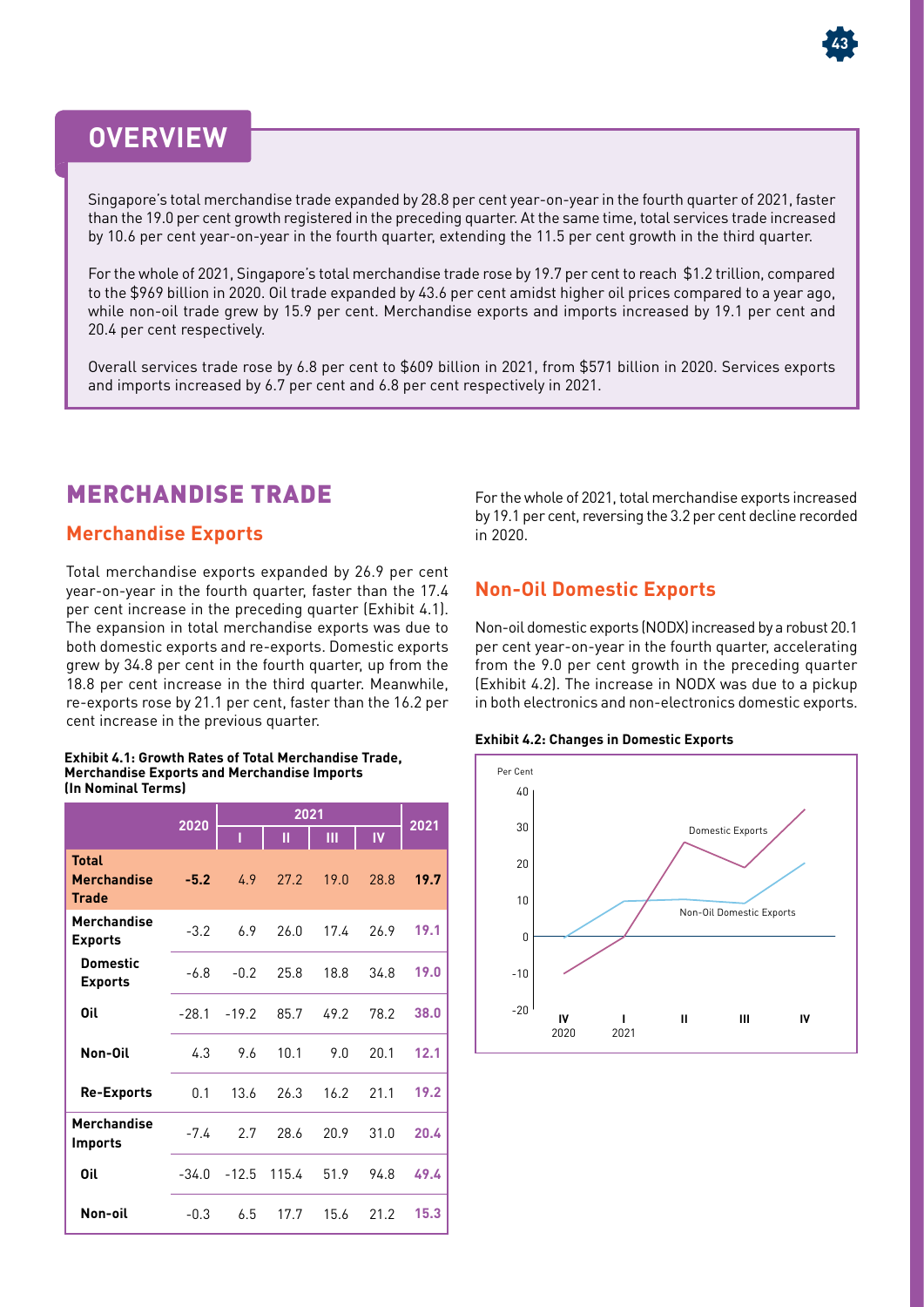

Electronics NODX grew by 19.1 per cent in the fourth quarter, extending the 15.3 per cent increase in the previous quarter. The rise in electronics NODX was primarily due to an increase in the domestic exports of ICs, PCs and diodes & transistors. Non-electronics NODX rose by 20.4 per cent, faster than the 7.1 per cent growth in the previous quarter. The increase in non-electronics NODX was due to higher domestic exports of specialised machinery, petrochemicals and pharmaceuticals.

For the full year, NODX expanded by 12.1 per cent, a significant step-up from the increase of 4.3 per cent seen in 2020. Growth in NODX in 2021 was due to higher shipments of both electronic (16.3 per cent) and non-electronic (10.9 per cent) products.

The top 10 NODX markets accounted for 79 per cent of Singapore's total NODX in 2021. Singapore's NODX to all the top 10 markets grew in 2021, except for the US, Japan and EU-27 (Exhibit 4.3). The biggest contributors to the growth in NODX were China (29.1 per cent), Taiwan (29.0 per cent) and South Korea (26.3 per cent).





NODX to China expanded mainly because of a rise in the exports of specialised machinery, petrochemicals and pharmaceuticals. NODX to Taiwan rose as a result of an increase in the exports of specialised machinery, ICs and measuring instruments. Meanwhile, specialised machinery, PCs and ICs contributed the most to the growth in NODX to South Korea. On the other hand, NODX to US decreased due to lower exports of non-monetary gold, non-electric engines & motors and disk media products.

#### **Oil Domestic Exports**

Oil domestic exports soared by 78.2 per cent year-onyear in the fourth quarter, surpassing the 49.2 per cent growth recorded in the previous quarter. The growth in oil domestic exports was led by higher exports to Australia, Malaysia and Indonesia, partly reflecting higher oil prices in the fourth quarter as compared to a year ago. In volume terms, oil domestic exports increased by 1.5 per cent, a reversal from the 6.5 per cent decline in the third quarter.

For the full year, oil domestic exports posted strong growth of 38.0 per cent, a turnaround from the 28.1 per cent contraction in 2020. This was on account of higher oil prices. The increase in oil domestic exports was driven mainly by higher exports to Australia, Indonesia and Malaysia. In volume terms, oil domestic exports declined by 10.2 per cent in 2021, after posting a 3.6 per cent increase in 2020.

## **Non-Oil Re-Exports**

Non-oil re-exports (NORX) expanded by 20.8 per cent year-on-year in the fourth quarter, extending the 16.3 per cent increase in the preceding quarter (Exhibit 4.4). The growth in NORX was due to both electronics and non-electronics re-exports. Electronics NORX increased by 22.5 per cent, unchanged from the growth registered in the third quarter, as the re-exports of ICs, PCs and diodes & transistors rose. Meanwhile, non-electronics NORX grew by 18.7 per cent, extending the 9.0 per cent increase in the preceding quarter. The rise in non-electronics NORX was mainly due to the higher re-exports of non-monetary gold, non-electric engines & motors and specialised machinery.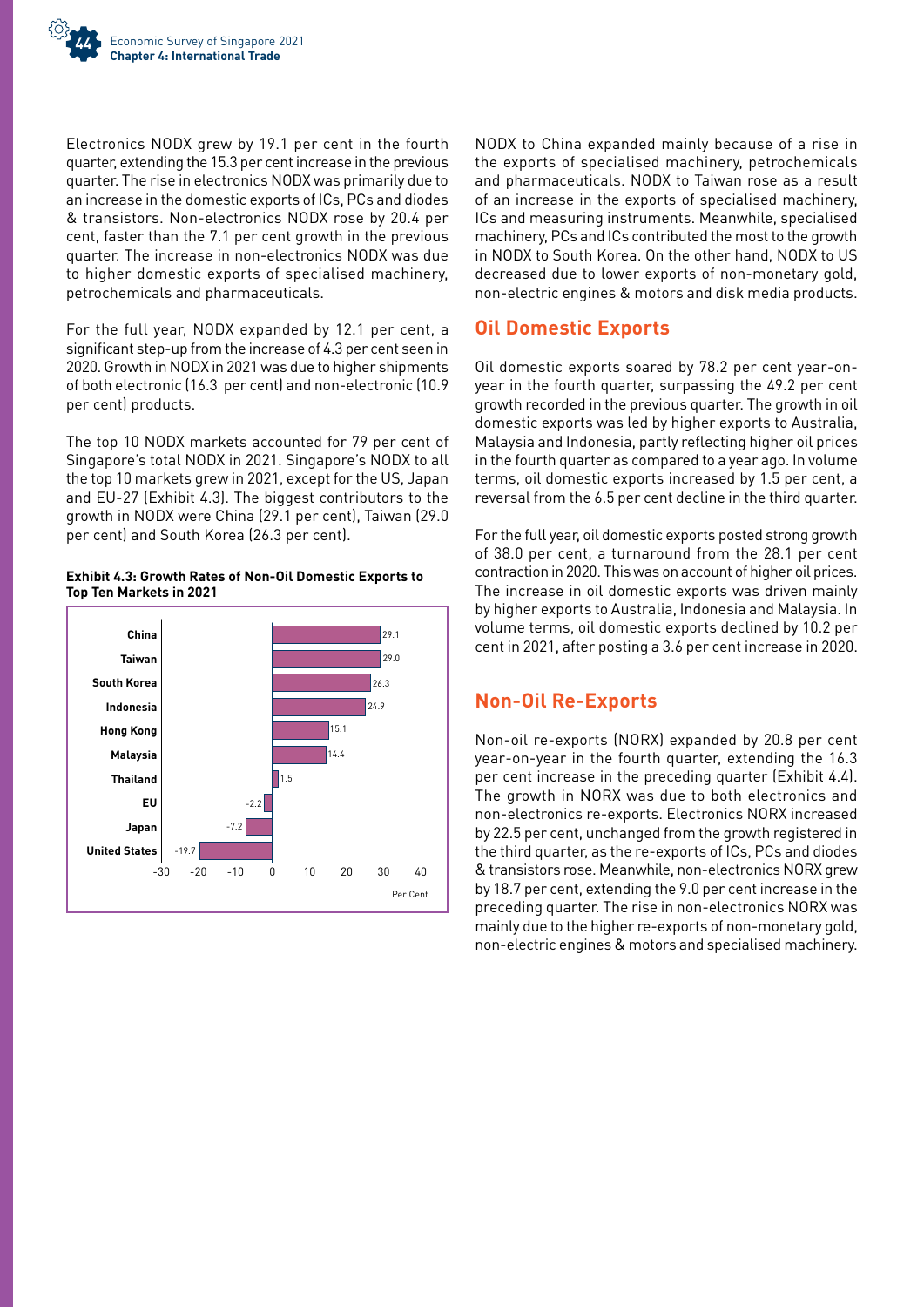

#### **Exhibit 4.4: Changes in Re-Exports**



For the whole of 2021, NORX expanded by 19.2 per cent, much faster than the 0.1 per cent growth seen in 2020. Growth was due to the rise in both electronics NORX (24.8 per cent) and non-electronics NORX (12.9 per cent).

NORX to all the top 10 NORX markets rose in 2021 (Exhibit 4.5). NORX to Hong Kong increased on the back of a pickup in the re-exports of ICs, telecommunications equipment and alcoholic beverages. Meanwhile, higher shipments of ICs, specialised machinery and nickel led to an increase in NORX to China. On the other hand, re-exports to Malaysia grew due to higher shipments of non-monetary gold, telecommunications equipment and ICs.

#### **Exhibit 4.5: Growth Rates of Non-Oil Re-Exports to Top Ten Markets in 2021**



#### **Merchandise Imports**

Non-oil imports registered an increase of 21.2 per cent year-on-year in the fourth quarter, extending the 15.6 per cent increase in the preceding quarter (Exhibit 4.6). The rise in non-oil imports came on the back of higher electronics (23.0 per cent) and non-electronics (19.8 per cent) imports. In turn, an increase in the imports of ICs, PCs and diodes & transistors contributed to the growth in electronics imports. Meanwhile, non-electronics imports rose due to the imports of specialised machinery, non-electric engines & motors and non-monetary gold.





Oil imports surged by 94.8 per cent year-on-year in the fourth quarter, faster than the 51.9 per cent increase in the preceding quarter, amidst a pickup in oil prices. In volume terms, oil imports grew by 12.4 per cent, reversing the 8.4 per cent decline in the previous quarter.

For the full year of 2021, non-oil imports rose by 15.3 per cent, a turnaround from the decline of 0.3 per cent in 2020. Oil imports expanded by 49.4 per cent, reversing the 34.0 per cent contraction in 2020.